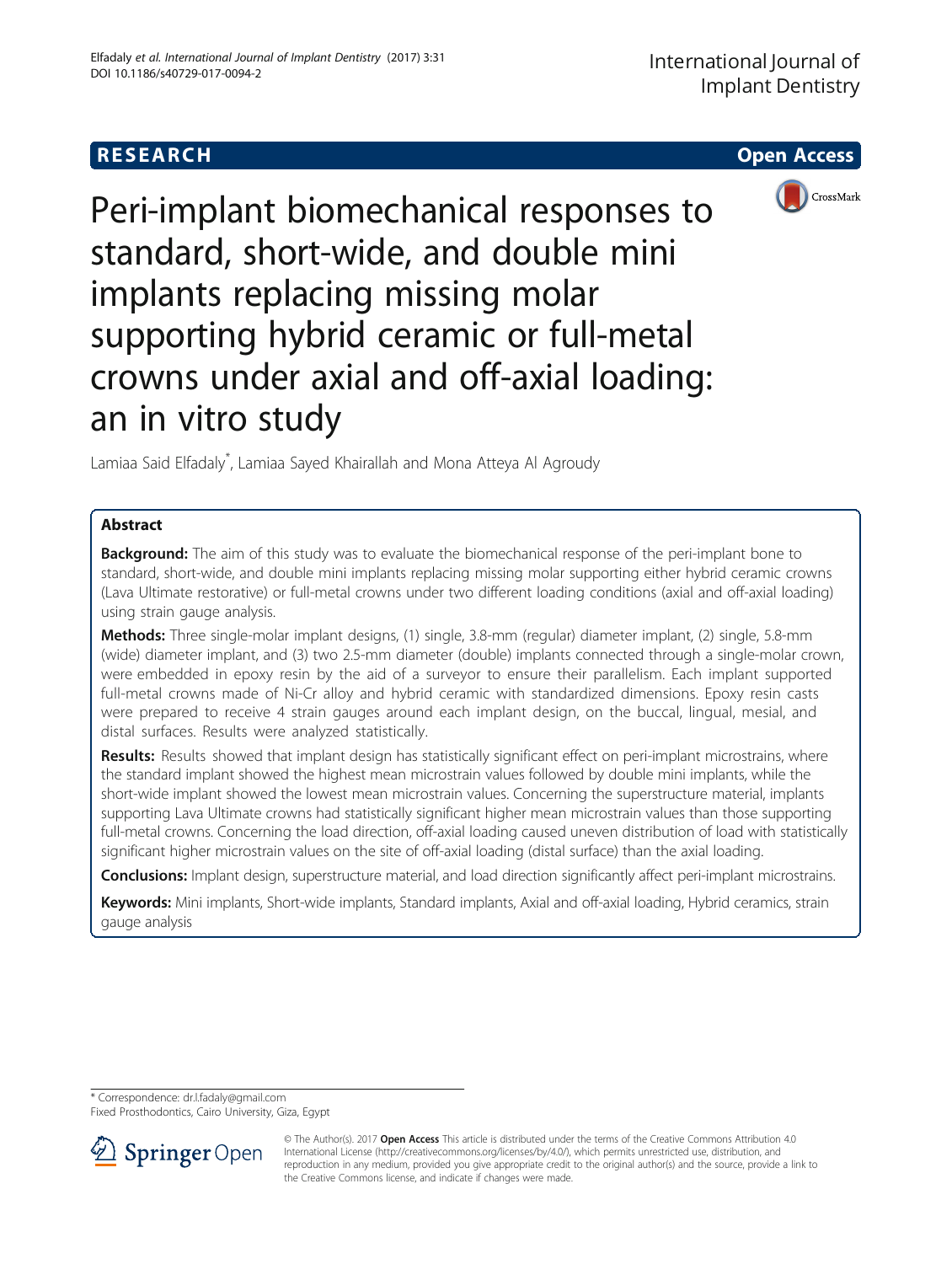### Background

The molars are one of the first teeth to be lost over lifetime; thus, their replacement is frequently needed. Implantation is generally the preferred choice to replace a missing single tooth avoiding vital teeth preparation and bridge fabrication [[1\]](#page-7-0).

The mandibular bone loss occurs as knife-edge residual ridge where there is marked narrowing of the labiolingual diameter of the crest of the ridge with a compensatory internal remodeling which sometimes leads to a sharp crest of the ridge which proceeds to low, well-rounded residual ridge [\[2](#page-7-0)]. Because of this type of bone loss and the presence of important anatomical areas, the planning of atrophic arches' posterior sites is normally more complex [\[3](#page-7-0)]. The possibilities for patient's rehabilitation in such limiting situations have involved advanced surgical techniques, such as autogenous bone augmentation and inferior alveolar nerve repositioning. However, these augmentation procedures have some drawbacks such as prolonged time until tooth reconstruction, patient morbidity, and expense. Side effects of bone augmentation include profound edema, pain, and discomfort and possible risks of nerve and blood vessel injury leading to nerve disturbance and hematoma [\[3](#page-7-0), [4\]](#page-7-0).

The use of short implants offer, in relation to the regenerative techniques, several advantages: low cost and treatment length, simplicity, and less risk of complications. An implant is considered to be short if it has a length that is equal to or less than 10 mm [\[5](#page-7-0)].

In the last few years, root form implants ranging from 1.8 to slightly more than 2 mm have promoted for longterm use, a task for which the device was approved by the Food and Drug Administration [\[6\]](#page-7-0).

In situations where there is an inadequate interdental space, reduced interocclusal space, convergent adjacent tooth roots or close proximity of adjacent tooth roots or narrow atrophic osseous contour, mini implants may be appropriate. Nevertheless, when using new available narrow-diameter implants to replace a single molar, two implants could be used even when the distance between the adjacent teeth is smaller [[7\]](#page-7-0). Mini dental implants are minimally invasive since it allows conservative placement of implants in bone without bone grafting and significant trauma and expense for patient and they can be used in patients who would normally be considered high risk (e.g., patients on anticoagulant or steroid therapy). In addition the general dentist can master this technique with minimal training and surgical experience, significantly expanding his armamentarium [\[6](#page-7-0)].

There are several factors that affect force magnitudes in peri-implant bone. The application of functional forces induces stresses and strains within the implant prosthesis complex and affect the bone remodeling process around implants [\[8, 9](#page-7-0)].

While there are several methods of measuring strain, the most common is with a strain gauge, a device whose electrical resistance varies in proportion to the amount of strain in the device. The most widely used gauge, however, is the bonded metallic strain gauge [[10\]](#page-7-0).

Thus, this study aims to evaluate the biomechanical response of the peri-implant bone to standard, short-wide, and two mini implants replacing missing molar with fullmetal and Lava ultimate crowns under two different loading conditions using strain gauges.

The hypothesis of this study is that using different implant designs with different superstructure materials would change the peri-implant microstrains.

### **Methods**

In the present study, the following materials were used: titanium root form endosseous implants of standard diameter and length (4-mm platform, 3.8-mm diameter,12-mm length, fixture bevel 0.2 mm, Super Line System, Dentium, USA), short-wide implant (7-mm platform, 5.8-mm diameter, 7-mm length, Super Line System, Dentium, Seoul, Korea) with 1.5-mm machined surface and 5.5-mm threaded surface that were fixed and tightened to the internally hexed implants, and 2 one-piece implant with square head mini implants (2.5 mm diameter  $\times$  12 mm, Slim Line System, Dentium, Seoul Korea), in addition to titanium implant abutments (straight abutments) with 5.5-mm height and matching width for short-wide and standard implants (5.5 mm and 4.5 mm, respectively) (Fig. [1\)](#page-2-0).

Two epoxy resin casts were constructed using epoxy resin material (Transparent Epoxy, Kemapoxy 150, CMB International, Egypt). A dental milling machine (bredent GmbH & Co.KG, Weissenhorner Str. 2, 89250 Senden, Germany) was used to prepare the site for the implant fixtures insertion. The holes were filled with epoxy resin; then, using a dental surveyor (Ramses, Egypt), the implantabutment units were placed in straight line configuration into the epoxy resin cast which is mounted on surveyor table at zero tilt. The two mini implants were prepared using tapered stone with round end to create a 0.5 chamfer finish line. A total of six crowns were constructed in this study, three full-metal crowns (Kera NH, Deutschland) (Fig. [2](#page-2-0)), and three hybrid-ceramic (Lava™ Ultimate Restorative, 3M™ ESPE™, Deutschland GmbH) crowns (Fig. [3](#page-2-0)). They were constructed with standardized dimensions 7 mm height, 7-mm bucco-lingual, and 8-mm mesio-distal width.

A split silicon index was constructed. The first fullmetal crown was seated over its corresponding abutment using temporary cement. A duplicating addition silicon impression material was mixed according to the manufacturer's instructions. The silicon index was split mesiodistally using sharp scalpel into two halves. The other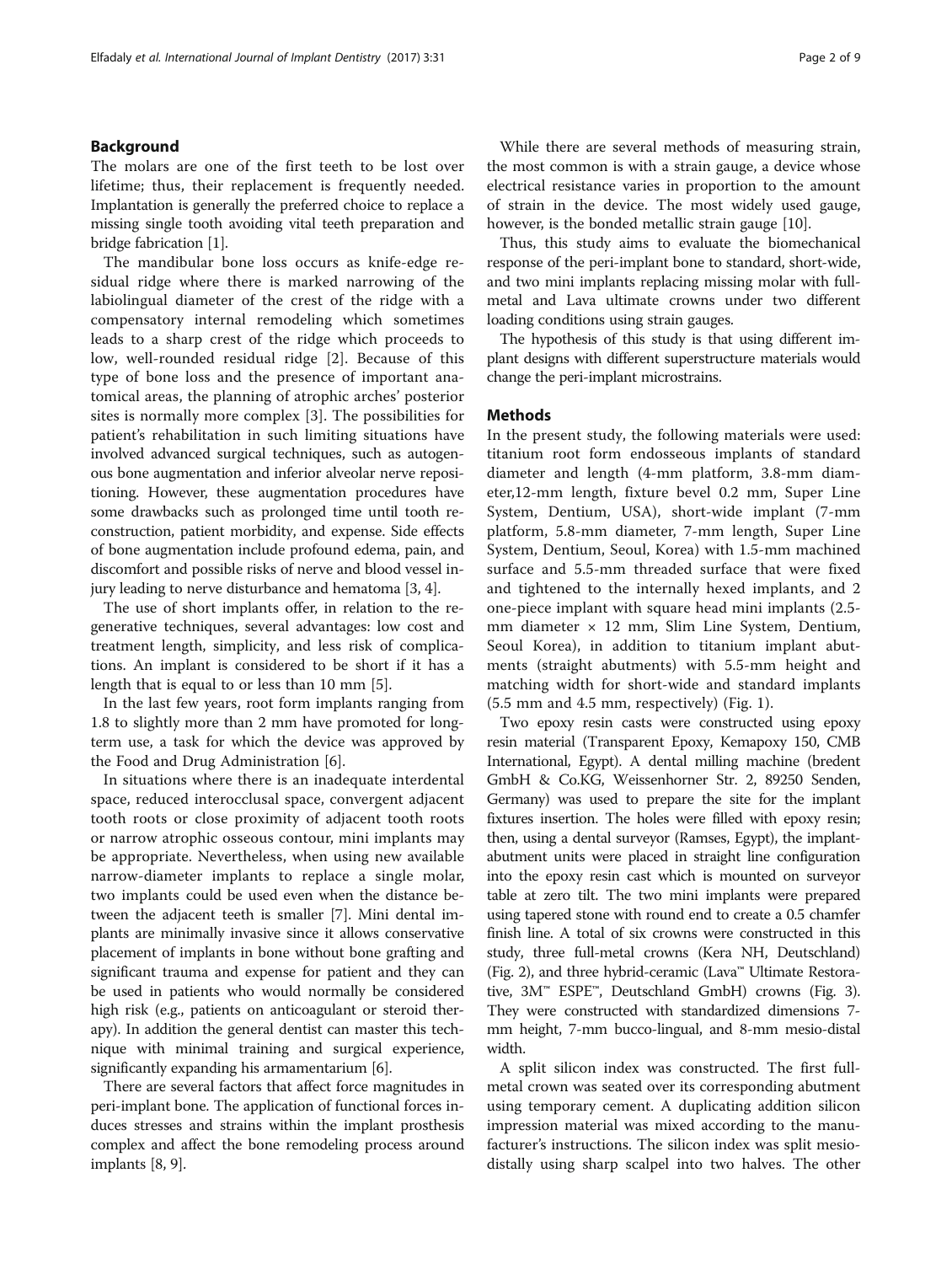<span id="page-2-0"></span>

wax patterns were adjusted using this index. The resin nano-ceramic crowns are milled by Computer Aided Design/Computer Aided Manufacturing (CAD/CAM) technology using CEREC inLAB MC XL (Cerec inLab, Sirona dental systems GmbH Fabrikstrasse, Bensheim, Deutschland) with inLab 3D software version 3.88. The restoration was modified to the required dimensions as the metal crowns (7 mm high, 7 mm bucco-lingual, and 8-mm mesio-distal width) by the help of the Cerec grade tool, and the occlusal table was shaped to be non-anatomical.

Each crown was cemented to its corresponding implantabutment assembly using temporary cement (Cavex Temporary Cement, Cavex, Holland).

Each implant received 4 strain gauges (Kowa strain gages, Japan) placed on the mesial, distal, buccal, and lingual surfaces of the epoxy resin adjacent to the implants. At these selected sites, the thickness of the epoxy resin surrounding each implant was reduced to approximately 1 mm and was adjusted to be parallel to the long axis of the implant abutment units using disc and diamond stones (Fig. [4\)](#page-3-0). Electric strain gauges which were 1 mm in length,  $2.09 \pm 1.0$ %, and  $119.6 \pm 0.4$  Ω were bonded to their corresponding sites using cyanoacrylate adhesive (Amir, Egypt).They were bonded in a vertical position parallel to the implant bodies and held in place for about 5 min using adhesive tape. The lead wire from





Fig. 2 Metal crown supported on two mini implants **Fig. 3** Lava Ultimate Restorative crown on the two mini implants.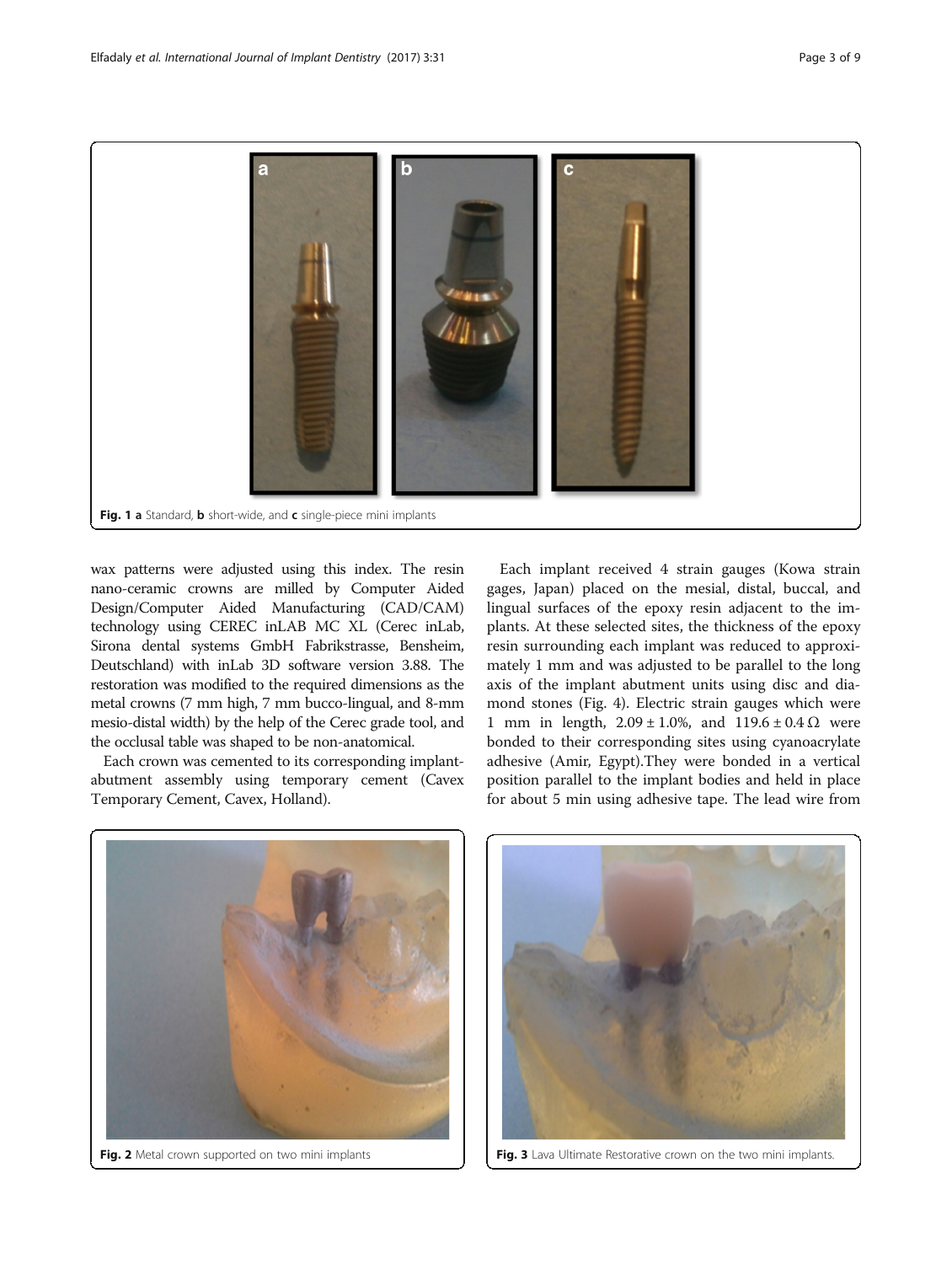each active strain gauge was connected to a multichannel strain meter to register the microstrains transmitted to each strain gauge.

Functional loads of 300 N were applied to the crowns using computerized testing machine (Lloyds LR5K Plus Advance Universal Testing System, Johnson Scale CO., Inc). The machine is computer controlled by the Nexegen ver 4.3 software which permits the collection of data.

Two types of static axial loads were applied with 0.5 mm/min speed. The first load was 300 N applied axially in the position of the centric fossa of each crown Fig. [5](#page-5-0) while the second load was 300 N applied 3 mm off-axial distally Fig. [6.](#page-5-0) The B/L and M/D strains were recorded separately for each strain gauge. Records were repeated five times, allowing the strain indicator to recover to 0 strain before reloading. A fundamental parameter of the strain gauge is its sensitivity to strain, expressed quantitatively as the gauge factor (GF). Gauge factor is defined as the ratio of fractional change in electrical resistance to the fractional change in length (strain) [\[10\]](#page-7-0):

$$
GF = \frac{\Delta R/R}{\Delta L/L} = \frac{\Delta R/R}{\epsilon}
$$

adjacent to mini implants

Data were presented as mean and standard deviation (SD) values. Data were explored for normality by checking data distribution and histograms, calculating mean and median values, and finally using Kolmogorov-Smirnov and Shapiro-Wilk tests of normality. Stress data showed non-parametric distribution, so the Kruskal-Wallis test was used to compare between the types of implants. The Mann-Whitney  $U$  test with Bonferroni's adjustment was used for pair-wise comparisons when the Kruskal-Wallis test is significant. The Mann-Whitney *U* test was also used to compare between the two crown types. The Wilcoxon signed-rank test was used to compare between axial and off-axial loads.

The significance level was set at  $P \le 0.05$ . Statistical analysis was performed with IBM (IBM Corporation, NY, USA) SPSS (SPSS, Inc., an IBM Company) Statistics Version 20 for Windows.

### Results

#### Effect of implant design on peri-implant microstrains

Results revealed that standard implant showed the statistically significantly highest mean microstrain values (3362.4 ± 757.4 μɛ). Double mini implant showed statistically significantly lower mean microstrain values (801.6 ± 251.4 με), while short-wide implant showed the statistically significantly lowest mean microstrain values  $(697.6 \pm 79.7 \text{ }\mu\text{E})$ , with a  $P$  value <0.001 (Table 1).

# Effect of implant design with different crown material types under different loading directions on overall periimplant microstrains

### Under axial loading

The highest statistically significant microstrains were obtained with standard implant supporting Lava Ultimate and metal crowns  $(3826.5 \pm 723.5 \text{ }\mu\text{g}$  and  $2922.5 \pm 723.5 \text{ }\mu\text{g}$ 218.6 μɛ, respectively) while the lowest statistically significant microstrains were obtained with double mini implant supporting metal crown  $(238.2 \pm 32.3 \,\mu\text{s})$ , with a P value <0.001 (Table [2\)](#page-4-0).

#### Under off-axial loading

The highest statistically significant microstrains were obtained with standard implant with Lava Ultimate and metal crowns  $(4286.4 \pm 70.9 \text{ }\mu\text{g} \text{ and } 2414.4 \pm 167.6 \text{ }\mu\text{g}$ , respectively) while the lowest microstrain was obtained with short-wide implant with Lava Ultimate and metal crowns  $(382.3 \pm 41.1 \ \mu \epsilon$  and  $685.8 \pm 118.4 \ \mu \epsilon$ , respectively), with a  $P$  value <0.001 (Table [2\)](#page-4-0).

### The effect of crown material type regardless of other variables

Results revealed that implants supporting Lava Ultimate crowns showed statistically significantly higher mean microstrain values  $(1927.3 \pm 1536.6 \text{ }\mu\text{)}$  than those supporting metal crowns  $(1313.7 \pm 973.1 \,\mu\text{m})$ , with a P value <0.001 (Table [3\)](#page-4-0).

Table 1 Descriptive statistics and results of comparison between microstrains induced with different implant design regardless of other variables (collective microstrains)

| Standard   |      | Short-wide        |     | Double mini       |      | $P$ value  |
|------------|------|-------------------|-----|-------------------|------|------------|
| Mean       |      | Mean              |     | Mean              |      |            |
| $3362.4^a$ | 7574 | 6976 <sup>c</sup> | 797 | 8016 <sup>b</sup> | 2514 | $< 0.001*$ |

Different superscripts in the same row are statistically significantly different \*Significant at P ≤ 0.05

<span id="page-3-0"></span>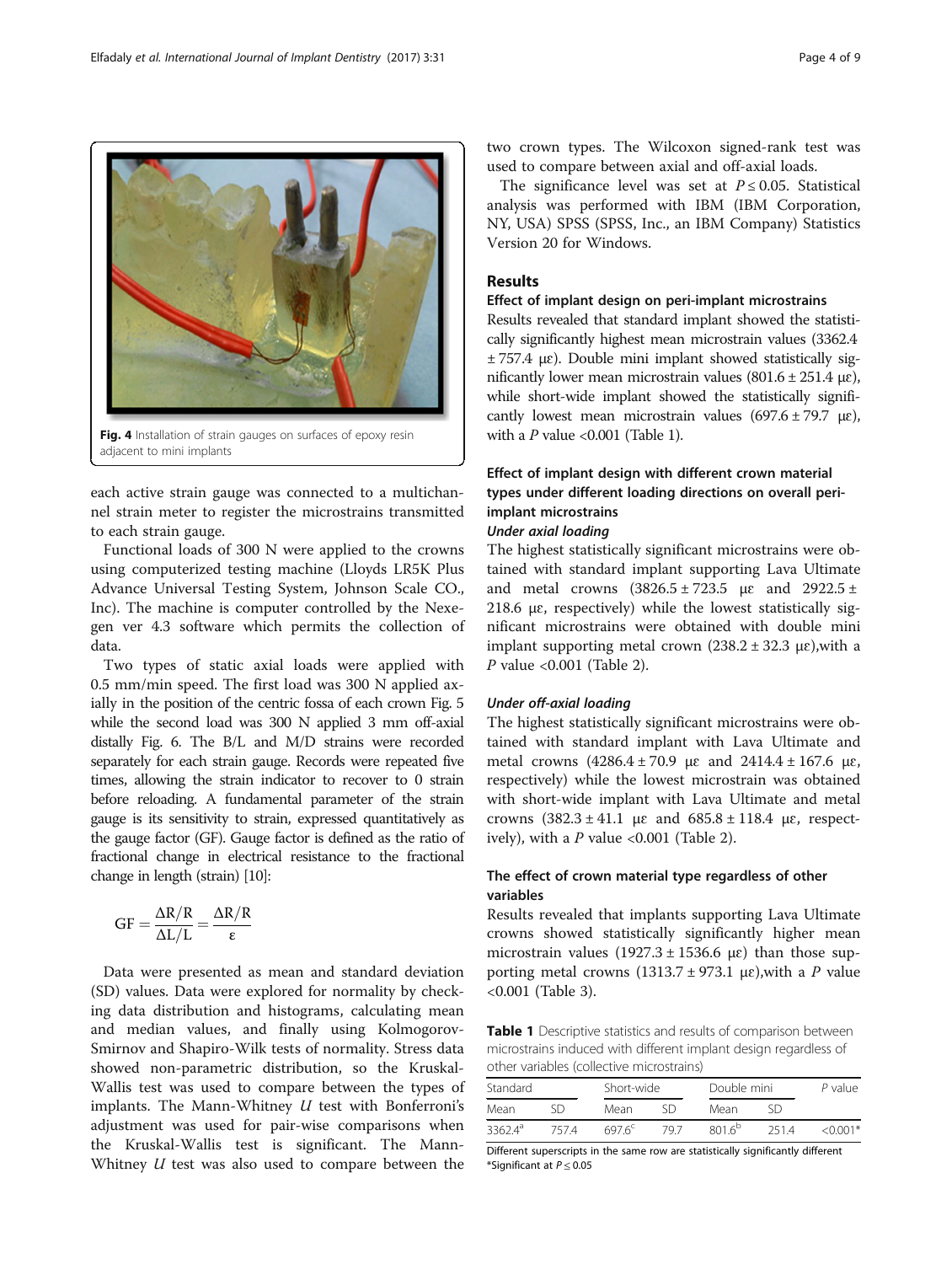| Load      | Crown type    | Standard |       |       | Short-wide |        | Double mini |            |
|-----------|---------------|----------|-------|-------|------------|--------|-------------|------------|
|           |               | Mean     | SD    | Mean  | <b>SD</b>  | Mean   | <b>SD</b>   |            |
| Axial     | Lava Ultimate | 3826.5   | 723.5 | 991.5 | 101.4      | 939.8  | 78.3        | $< 0.001*$ |
|           | Metal         | 2922.5   | 218.6 | 730.8 | 84.9       | 238.2  | 32.3        | $< 0.001*$ |
| Off-axial | Lava Ultimate | 4286.4   | 70.9  | 382.3 | 41.1       | 1137.6 | 86.9        | $< 0.001*$ |
|           | Metal         | 2414.4   | 167.6 | 685.8 | 18.4       | 890.8  | 118.5       | $< 0.001*$ |

<span id="page-4-0"></span>Table 2 Descriptive statistics and results of comparison between microstrains induced with different implant designs with each crown material (overall microstrains)

\*Significant at  $P \le 0.05$ 

Effect of load direction on peri-implant microstrains

Results revealed that there was no statistically significant difference between axial loading  $(1608.2 \pm 1339.0 \mu\varepsilon)$ and off-axial loading  $(1632.9 \pm 1356.4 \text{ }\mu\text{)}$  of different implant designs supporting different types of crown materials (Tables 4 and [5\)](#page-5-0).

## Effect of load direction on different implant designs with different crown materials on overall peri-implant microstrains

#### With Lava Ultimate crowns

In standard as well as double mini implants, off-axial loading showed statistically significantly higher mean microstrain values  $(4286.4 \pm 70.9 \text{ μ} \text{c} \text{ and } 1137.6 \pm 86.9 \text{ μ} \text{c}$ , respectively) than axial loading  $(3826.5 \pm 723.5 \text{ }\mu\text{e}$  and 939.8  $± 78.3$  με, respectively). While with short-wide implant, axial loading showed statistically significantly higher mean microstrain values (991.5 ± 101.4 με) than off-axial loading  $(382.3 \pm 41.1 \,\mu$ ε).

#### With metal crowns

In standard as well as short-wide implants, axial loading showed statistically significantly higher mean microstrain values  $(2922.5 \pm 218.6 \,\mu\text{s}$  and  $730.8 \pm 84.9 \,\mu\text{s}$ , respectively) than off-axial loading  $(2414.4 \pm 167.6 \text{ μ} \text{c} \text{ and } 685.8 \pm \text{c} \text{c} \text{)}$ 118.4 μɛ), respectively. While with double mini implants, off-axial loading showed statistically significantly higher mean microstrain value (890.8  $\pm$  118.5 με) than axial loading (238.2 ± 32.3 μɛ).

#### **Discussion**

To replace a missing lower molar in compromised ridge, different treatment options were suggested, using either a standard size implant with surgical procedures, short-wide

Table 3 Descriptive statistics and results of comparison between microstrains induced by the two crown materials regardless of other variables (collective microstrains)

| $\mathbf{u}$<br>$\overline{\phantom{a}}$ | .      |                 |       |            |  |
|------------------------------------------|--------|-----------------|-------|------------|--|
| 1927.3                                   | 1536.6 | 1313.7          | 973.1 | $< 0.001*$ |  |
| Mean                                     | SD     | Mean            | SD    |            |  |
| Lava Ultimate<br>crowns                  |        | Metal<br>crowns |       | $P$ value  |  |

\*Significant at P ≤ 0.05

implant, or two mini implants. Concerning the use of mini implant, splinted multiple implants increase the surface area that interfaces with the bone to lessen the per square millimeters of force borne by the bone [\[11\]](#page-7-0). The implant design affects the magnitude of stresses and their impact on the bone implant interface. Screw-shaped implants were used due to the fact that threads of implants decomposes axial load into two components which are parallel and perpendicular to the plane of threads, since it was proven that distribution of the same force over a larger surface leads to lowering of the stresses [[12](#page-7-0)]. The epoxy resin was used to simulate bone matrix as it has mechanical properties similar to those of trabecular bone, Young's modulus equals 3000 MPa [[13](#page-7-0)].The amount of load used in this experiment, 300 N, was based on the study by Mericske-Stern et al. [[14\]](#page-7-0). The rational for applying the loads on flat occlusal surfaces was to compare axial loading with absolute off-axial loading. As in the presence of cusp inclination, an additional horizontal load would be applied depending on the amount of cusp inclination, thus leading to reduction of the amount of vertical load transferred to the implants [[15](#page-7-0)]. During clinical loading of an implant, the direction of loading is rarely along its central long axis, so the applied occlusal force is frequently in a direction that creates a lever arm, causing off-axial and bending moments in bone [[16](#page-7-0)]. So, by measuring axial and off-axial loads, it was possible to evaluate the load transfer characteristics not only under the regular masticatory forces but also under the extreme load levels, such as those that occur during parafunction [[12](#page-7-0)].

Previous studies have shown that direct correlations exist between microstrain magnitudes and bone stability/instability conditions. This has been summarized by Frost, when bone is loaded below about 2000 microstrains, bone can easily repair what little microdamage

Table 4 Descriptive statistics and results of comparison between microstrains induced by the two load directions regardless of other variables (collective microstrains)

| <b>ULLICE VALIADICS (COIICCLIVE FLIICIUSLIAILIS)</b><br>Axial |        | Off-axial |        |       |  |
|---------------------------------------------------------------|--------|-----------|--------|-------|--|
| Mean                                                          | SD     | Mean      | SD     | value |  |
| 1608.2                                                        | 1339.0 | 1632.9    | 1356.4 | 0.948 |  |

\*Significant at P ≤ 0.05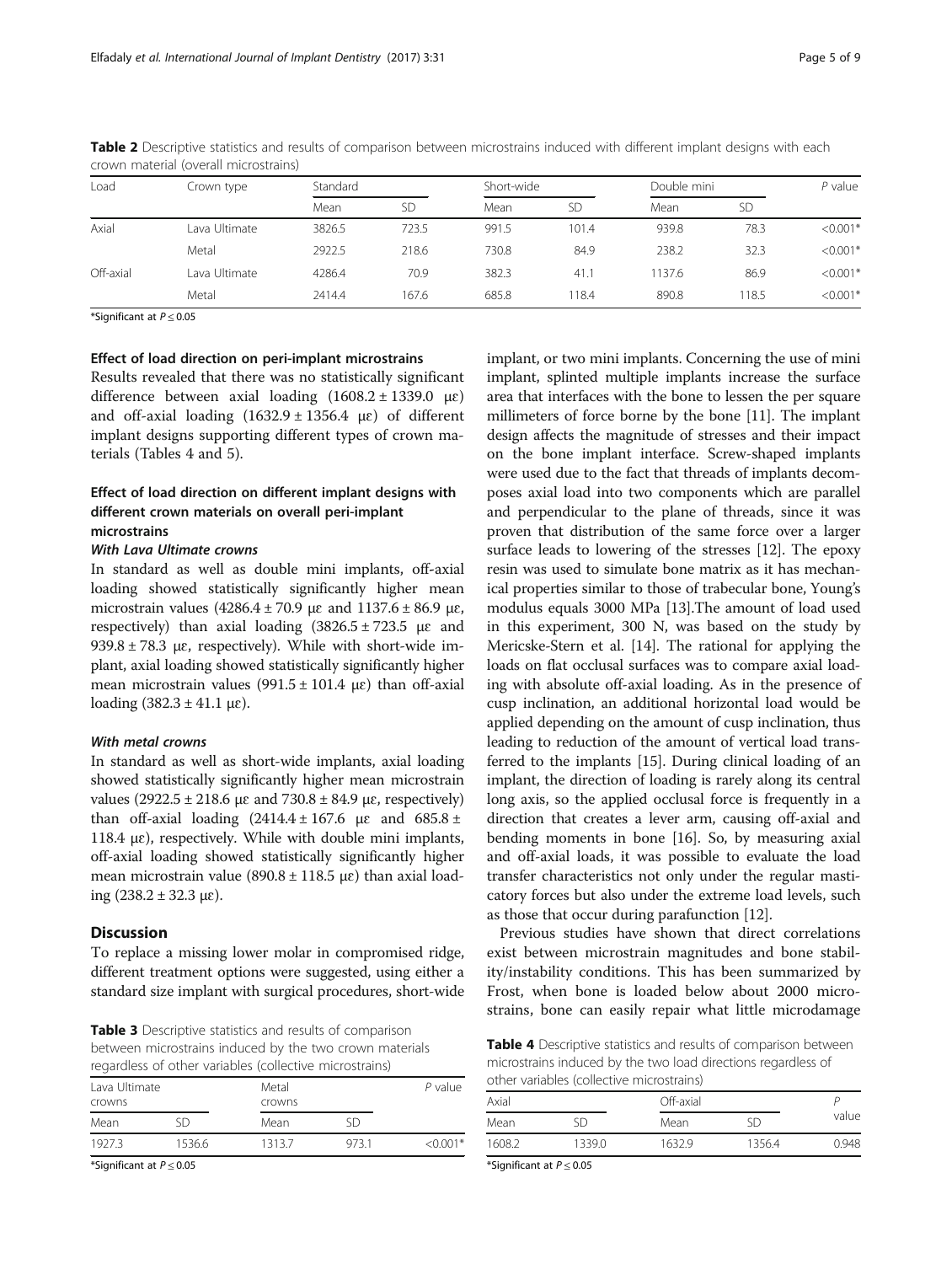<span id="page-5-0"></span>

| Table 5 Descriptive statistics and results of comparison      |
|---------------------------------------------------------------|
| between microstrains induced by the two load directions with  |
| each implant design and crown material (overall microstrains) |

| Crown         | Implant<br>type | Axial  |           | Off-axial |       | $P$ -value |
|---------------|-----------------|--------|-----------|-----------|-------|------------|
|               |                 | Mean   | <b>SD</b> | Mean      | SD    |            |
| Lava Ultimate | Standard        | 3826.5 | 723.5     | 4286.4    | 70.9  | $< 0.001*$ |
|               | Short           | 991.5  | 101.4     | 382.3     | 41.1  | $< 0.001*$ |
|               | Mini            | 939.8  | 78.3      | 1137.6    | 86.9  | $< 0.001*$ |
| Metal         | Standard        | 2922.5 | 218.6     | 2414.4    | 167.6 | $< 0.001*$ |
|               | Short           | 730.8  | 84.9      | 685.8     | 118.4 | $< 0.001*$ |
|               | Mini            | 238.2  | 32.3      | 890.8     | 118.5 | $< 0.001*$ |

\*Significant at  $P \le 0.05$ 

occurs. Yet, when pathologic overloading occurs (over 4000 microstrains), stress and strain gradients exceed the physiologic tolerance threshold of bone and cause micro-fractures at the bone-implant interface [\[17\]](#page-7-0). Thus, the maximum normal stress criterion, 3000 μɛ, was used to evaluate the extent of the regions where the normal stresses were beyond the allowable tensile and compressive values in the cortical bone [\[12\]](#page-7-0).

So the implant design that experienced the least overall amount of strain was thought to represent the best design, at least in terms of stress distribution.

Results revealed that all implant designs with different superstructure materials and under different loading conditions resulted in peri-implant microstrain values which were within the physiologic loading zone, below 3000 μɛ, except for the standard sized implants supporting Lava Ultimate crowns under axial and off-axial loading.

Regarding the effect of implant design on peri-implant microstrains induced in the present study, standard diameter implant showed the highest microstrain values regardless of other variables (3362.4  $\pm$  757.4  $\mu$ ε). Microstrain value exceeded the physiologic limit in the standard implant supporting Lava Ultimate crowns. That was in approval with Balshi et al. who stated that replacing a lost molar with only one implant represents a biomechanical



Fig. 6 Loading of implant off-axially

challenge [\[18\]](#page-7-0). This might be attributed to the differences in the size and morphology of natural tooth roots and the standard size implants (3.75 or 4 mm), thus providing insufficient support [\[19](#page-7-0)]. In the present study regardless of other variables, double mini implant showed statistically significantly lower mean microstrains  $(801.6 \pm 251.4 \text{ }\mu\text{E})$ than standard implant. Moreover, the double mini implant showed statistically significantly lowest microstrain values with metal and Lava Ultimate crowns under axial loading. Under off-axial loading, it also showed statistically significant lower microstrains value than standard implant. Moreover, the use of two implants provides more surface area for osseointegration and spreads the occlusal loading forces over a wider area while reducing the potential bending forces that would exist in a single-implant molar restoration [\[1, 18](#page-7-0), [20, 21](#page-7-0)]. The one-piece design of smalldiameter implants (1.8–3.0-mm diameter) provides strength to the implant in comparison with small diameter two-piece implants [[22\]](#page-7-0). According to Misch [\[23](#page-7-0)], a solid implant with a 1.23-mm diameter has the same resistance to bending fracture as the annulus region of a 3.75-mm traditional design. Moreover, a solid 3-mm implant has an approximately 340% increase in moment of inertia over the 3.75-mm traditional two-piece root form at the annulus position. Generally, short-wide implant resulted in the lowest microstrain values in comparison with the other two implant designs. The reduced strains associated with wider implants may be due to the increased structural capacity and the enlarged resinimplant contact area offered by these implants, resulting in lower torque effect in conjunction with off-axial loading [\[20\]](#page-7-0). Accordingly, Balshi et al. [\[18](#page-7-0)] indicated that a molar crown supported by a standard or narrow size implant can easily introduce large bending moments to bone because the dimensions of crown are usually greater than the diameter of the implants. Thus, the wide implant is suggested for placement at the molar region to reduce the possibility of overload. The area that transfers the compressive and tensile loads to bone, that is, functional surface area, was proved to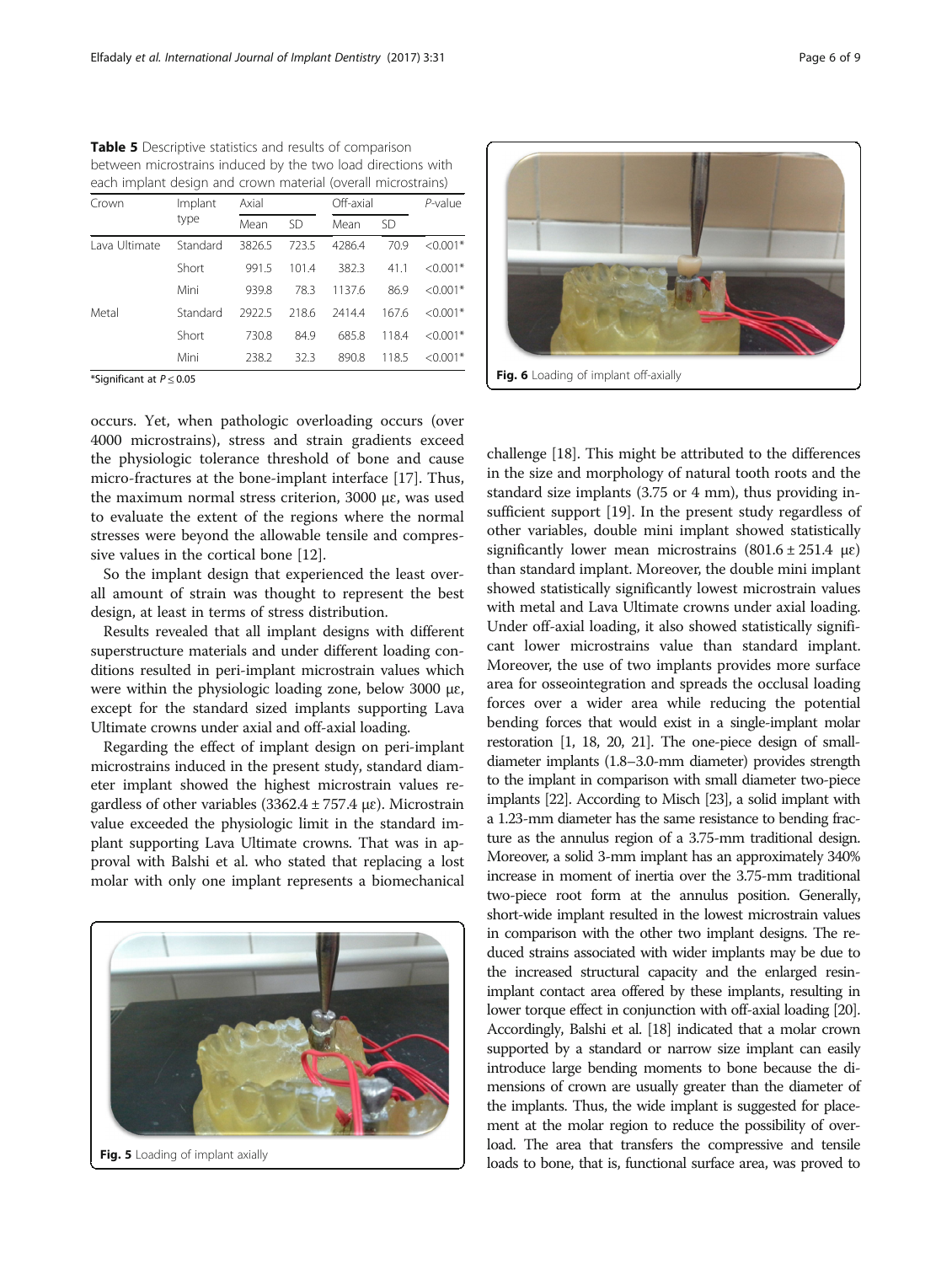be confined to the crestal 5–7 mm [[24](#page-7-0)–[27](#page-7-0)]. Thus, short implant with a wider diameter provides both improved primary stability and increased functional surface area as it allows engagement of a maximal amount of bone and better distribution of stress in the surrounding bone compared with increases in implant length [\[28](#page-8-0)–[32\]](#page-8-0). An increase in diameter by 1 mm will increase the surface area by 30–200% depending on the implant design [[33](#page-8-0)]. Moreover, according to Misch [[34](#page-8-0)], the large-diameter implants which have a larger prosthetic platform exhibit less force transmission.

Regarding the effect of direction of loading on induced microstrains, it was shown that changing the position of occlusal loading had a considerable effect on the amount of distribution of stresses where axial loading generated even distribution of load around the implant in comparison to off-axial loading where stresses were more pronounced in the area of load application. This might be due to the increase of the horizontal component of the applied load which was stated to generate an increase in the moment and eventually an increase in the compressive load on the side of applied force, to a level higher than the compressive load generated by only the vertical component of the force generated by axial loading [\[12](#page-7-0)]. Yet, regardless of other variables, there was no statistically significant difference between axial and off-axial loads. Regarding the off-axial in comparison to axial loading, a particularly high risk of traumatic overload occurred with the standard single-unit implant restoration because the restoration itself is usually wider than the implant, creating the potential for a cantilever effect with high bending moments, in off-axial loading [[35\]](#page-8-0). So the loaded side implants bear more stresses on its distal part due to bending moments of the cantilever on the restorations which in turn transfer more stresses to the periimplant bone at this side [[36\]](#page-8-0). Flanagan [\[37\]](#page-8-0) stated that mini implant smaller surface area and volume places more force per square millimeter against the encasing bone than larger diameter implants. So, mini implants may be best used in multiples to resist off-axial forces to prevent metal fatigue and fracture. According to Kheiralla and Younis [\[12](#page-7-0)], off-axial loading of single mini implant (3-mm diameter) supporting single molar crown induced mean microstrains value higher than the physiologic limit while in this study, the mean microstrain value of double mini implant supporting metal and Lava Ultimate crowns under off-axial loading were within the physiologic limit (890.8 μɛ and 1137.6 μɛ, respectively).This is in accordance with Balshi et al. [[38](#page-8-0)] who stated that two implants can basically eliminate MD bending and that this situation can enable double implants to induce even less load magnification than a wide diameter implant. In this study, although shortwide implants showed mean peri-implant microstrains

under axial loading higher than off-axial loading, axial loading of short-wide implant resulted in compression microstrains in all surfaces in case of metal and lava ultimate crowns, indicating that microstrains were distributed almost equally on all surfaces under both axial and off-axial loading. In this study, it was noticed that short-wide implant showed lowest off-axial loading in comparison with standard and double mini implants. Javris [\[39](#page-8-0)] emphasized the biomechanical advantage of wide-diameter implants, particularly in reducing the magnitude of stress delivered to the various parts of the implant. The diameter of the implant is related to the bending fracture resistance or moment of interia, and the increase in diameter decreases the risk of fracture to the power of four, provided all other geometric features remain the same. As a result, wider diameter implants may be used when offset loads (cantilevers) or greater stress conditions (i.e., parafunction, molar regions) exist. Moreover, this feature allows better distribution of occlusal forces [[33, 40](#page-8-0)–[42\]](#page-8-0). Rangert [\[43](#page-8-0)] considers that wide, single implants are the best choice to resist lateral forces. An increased width of an implant may decrease offset loads, thus increasing the amount of the implantbone interface placed under compressive loads [\[34\]](#page-8-0).

Regarding the effect of superstructure material on induced microstrains, generally, different implant designs supporting Lava Ultimate crowns showed higher mean microstrain values( $1927.3 \pm 1536.6$  με), in comparison with those supporting metal crowns (1313.7  $\pm$ 973.1 με). Theoretical considerations  $[44, 45]$  $[44, 45]$  $[44, 45]$  and in vitro experiments [\[46](#page-8-0)–[49](#page-8-0)] suggest that an occlusal material with a low modulus of elasticity such as acrylic resin might dampen the occlusal impact forces, thereby decreasing its effect on the bone-implant interface. Various methods have been proposed to address the issue of reducing implant loads. Yet, all these studies were in contradiction with the results of our study. In accordance with our study, in vitro studies suggested a better load distribution from high elastic modulus material [[44\]](#page-8-0). It has been suggested that stiffer prosthesis materials might distribute the stress more evenly to the abutments and implants [\[50](#page-8-0)]. Duyck et al. [\[51](#page-8-0)], in an in vivo study, demonstrated a better distribution of bending moments (in contrast to acrylic) when metal was used as prosthesis material in cantilevered or longer span prostheses. Stegaroiu et al. [[52](#page-8-0), [53](#page-8-0)] demonstrated that stresses on the bone-implant interface using resin prostheses were similar to or higher than models using gold or porcelain. Desai et al. [[54](#page-8-0)] concluded by 3D FEA that PFM crown reduced stresses around the implant as compared to acrylic crown. Single crowns in the present study were loaded with vertical loads that increased with time. Most in vitro studies on the influence of superstructure materials on the strain transmitted through the implant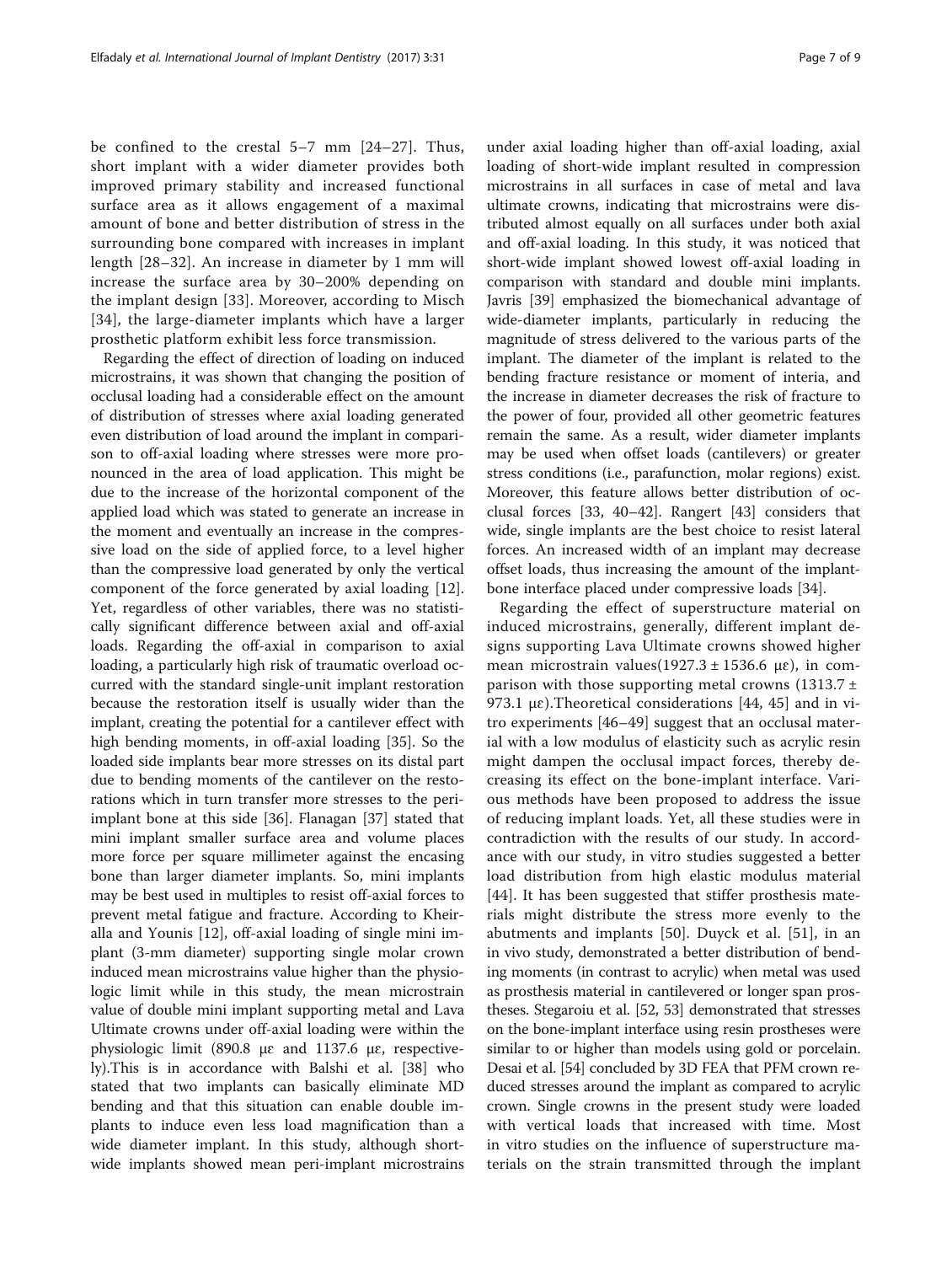<span id="page-7-0"></span>have been conducted under impact forces. However, it was proven that the mandible is decelerated prior to tooth contact, in contrast to impact forces. Since it has been suggested that impact forces occur only accidently during mastication, the shock-absorbing effect of resilient materials that has been reported under this loading in vitro might not be relevant during most actual mastication. Consequently, the use of resilient material as a superstructure material, though previously recommended to ensure shock protection of the implantbone interface, does not seem to ease the strain in the bone around implants under simulated masticatory cycles and static loading [[52](#page-8-0), [53](#page-8-0), [55](#page-8-0), [56\]](#page-8-0).

### Conclusions

Within the limitations of this in vitro study, the following conclusions could be drawn:

- 1. Implant design, superstructure material, and load direction significantly affect peri-implant microstrains.
- 2. The recorded compressive and tensile microstrains for the tested designs were within the physiologic loading range, as they did not exceed the compressive or tensile strength of the bone-implant interface, which is more than 3000 microstrains except for the standard sized implant supporting Lava Ultimate crowns under both loading directions.
- 3. Off-axial loading leads to uneven distribution of loads, in standard diameter implant, due to the cantilever effect, which caused microstrain values exceeding the physiologic limit, thus causing clinical failure over time.
- 4. Use of splinted double mini implants and short-wide implant to restore missing mandibular molar reduces cantilever effect which leads to lowering of peri-implant microstrains under off-axial loading.
- 5. Usage of full-metal crown implant superstructure reduces the peri-implant microstrain values compared to using Lava Ultimate crowns.

#### Authors' contributions

LSE have made substantial contributions to conception and design, acquisition of data, and analysis and interpretation of data, drafted and revised the manuscript, and have given final approval of the version to be published. LSK and MAA participated in the study design and coordination. All authors read and approved the final manuscript.

#### Competing interests

The authors L.S.Elfadaly, L.S.Kheirallah, and M.A.Alagroudy state that they have no competing interests.

#### Publisher's Note

Springer Nature remains neutral with regard to jurisdictional claims in published maps and institutional affiliations.

#### Received: 14 February 2017 Accepted: 28 July 2017 Published online: 13 July 2017

#### References

- 1. Mazor Z, Lorean A, Mijiritsky E, Levin L. Replacement of a molar with 2 narrow diameter dental implants. Implant Dent. 2012;21(1):36–8.
- 2. Atwood D. Postextraction changes in the adult mandible as illustrated by micrographs of midsagittal sections and serial cephalometric roentgenograms. J Prosthet Dent. 1963;13:810–24.
- 3. Felice P, Pellegrino G, Checchi L, Pistilli R, Esposito M. Vertical augmentation with interpositional blocks of anorganic bovine bone vs. 7-mm-long implants in posterior mandibles: 1-year results of a randomized clinical trial. Clin Oral Implants Res. 2010;21(12):1394–403.
- 4. Shatkin T, Petrotto C. Mini dental implants: a retrospective analysis of 5640 implants placed over a 12-year period. Compend Contin Educ Dent. 2012; 33 Spec 3(Spec 3):2–9.
- 5. Monje A, Chan HL, Fu JH, Suarez F, Galindo-Moreno P, Wang HL. Are short dental implants (<10 mm) effective? A meta-analysis on prospective clinical trials. J Periodontol. 2013;84(7):895–904.
- 6. Christensen G. The 'mini'-implant has arrived. J Am Dent Assoc. 2006;13:387–90.
- Flanagan D, Mascolo A. The mini dental implant in fixed and removable
- prosthetics: a review. J Oral Implantol. 2011;37 Spec No(Special Issue):123–32. 8. Bidez M, Misch C. Force transfer in implant dentistry: basic concepts and principles. J Oral Implantol. 1992;18(3):264–74.
- 9. Branemark P, Zarb G, Albrektsson T. Tissue-integrated prosthesis. Osseointegration in clinical dentistry. 1987. p. 129.
- 10. Strain gauge measurement—a tutorial. 1998
- 11. Flanagan D. Fixed partial dentures and crowns supported by very small diameter dental implants in compromised sites. Implant Dent. 2008;17(2):182–91.
- 12. Kheiralla L, Younis J. Peri-implant biomechanical responses to standard, short-wide and mini implants supporting single crowns under axial and offaxial loading (An In-Vitro study). J Oral Implantol. 2014;40(1):42-52.
- 13. Renouard F, Rangert B. Risk factors in implant dentistry, Quintessence. Second editionth ed. 1999.
- 14. Mericske-Stern R, Assal P, Merickse E, Ing W. Occlusal force and oral tactile sensibility measured in partially edentulous patients with ITI implants. Int J Oral Maxillofac Implants. 1995;10:345–54.
- 15. Bozkaya D, Muftu S, Muftu A. Evaluation of load transfer characteristics of five different implants in compact bone at different load levels by finite elements analysis. J Prosthet Dent. 2004;92(6):523–30.
- 16. Barbier L, Vander SJ, Krzesinski G, Schepers E, Van der Perre G. Finite element analysis of non-axial versus axial loading of oral implants in the mandible of the dog. J Oral Rehabil. 1998;25(11):847–58.
- 17. Saime S, Murat C, Emine Y. The influence of functional forces on the biomechanics of implant-supported prostheses—a review. J Dent. 2002;30:271–82.
- 18. Balshi T, Hernandez R, Pryszlak M, Rangert B. A comparative study of one implant versus two replacing a single molar. Int J Oral Maxillofac Implants. 1996;11(3):372–8.
- 19. Sullivan D, Siddiqui A. Wide diameter implants: overcoming problems. Dent Today. 1994;13:50–7.
- 20. Bahat O, Handelsman M. Use of wide implants and double implants in the posterior jaw: a clinical report. Int J Oral Maxillofac Implants. 1996;11(3):379–86.
- 21. Petropoulos V, Wolfinger G, Balshi T. Complications of mandibular molar replacement with a single implant: a case report. J Can Dent Assoc. 2004; 70(4):238–42.
- 22. Jackson BJ. Small diameter implants: specific indications and considerations for the posterior mandible: a case report. J Oral Implantol. 2011;37 Spec No: 156–64.
- 23. Misch C. Contemporary implant dentistry. 3rd ed. St. Louis: Elsevier; 2008. p. 264–6.
- 24. Von Recum A. Handbook of biomaterials evaluation: scientific, technical and clinical testing of implant materials. 1986.
- 25. Shigley J, Mischke C. Mechanical engineering design. 5th ed. New York: McGraw-Hill; 1989. p. 325–70.
- 26. Bidez M, Misch C. Issues in bone mechanics related to oral implants. Implant Dent. 1992;1:289–94.
- 27. Sevimay M, Turhan F, Kiliçarslan M, Eskitascioglu G. Three-dimensional finite element analysis of the effect of different bone quality on stress distribution in an implant-supported crown. J Prosthet Dent. 2005;93:227–34.